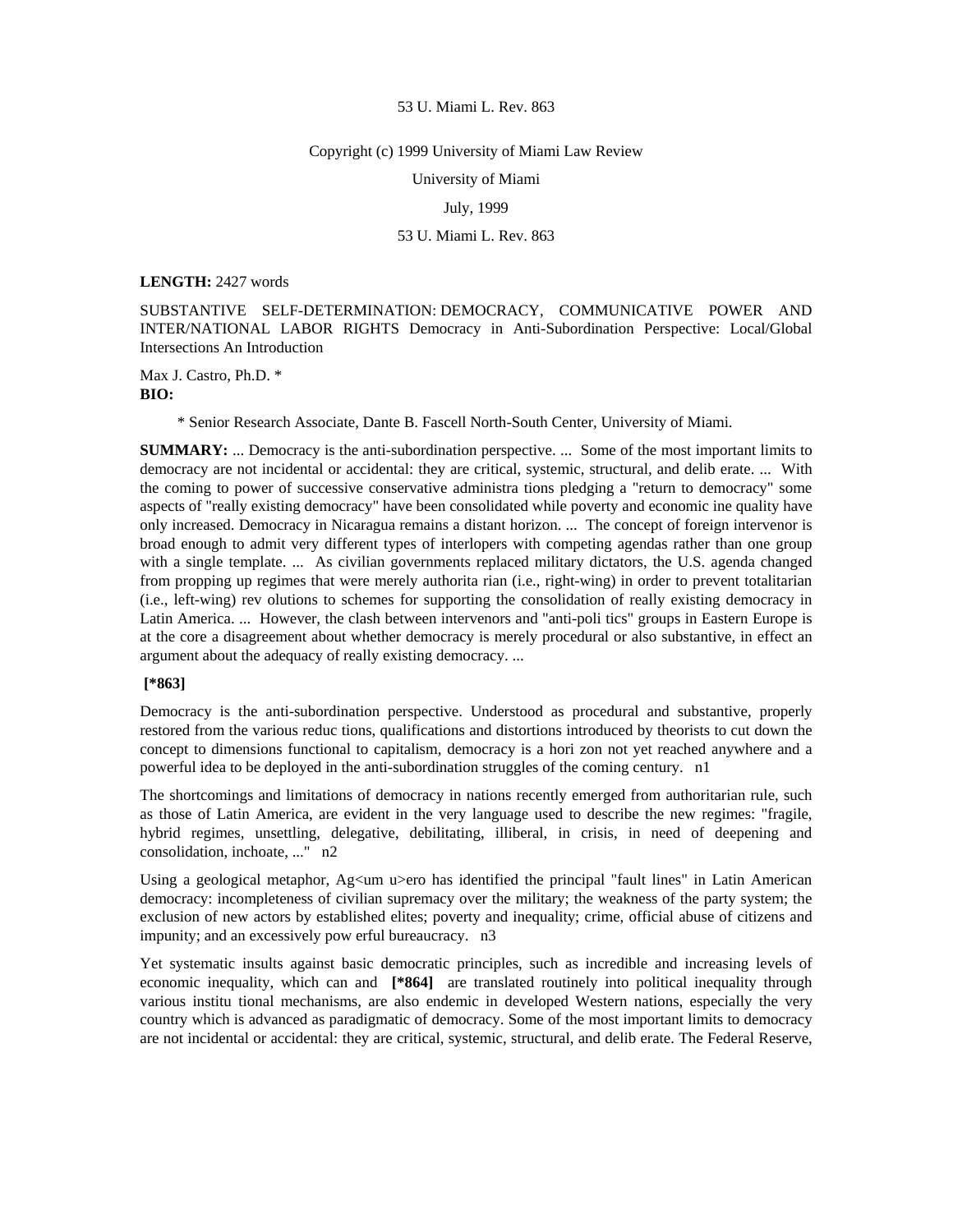for example, makes decisions crucial to the lives of nearly all Americans. Yet this most powerful institution is by design almost completely insulated from democratic control, responding instead to the outlook and interests of certain miniscule economic elites. n4

"Really existing socialism" or "real socialism" is a term coined in the 1970s by the East German political thinker Rudolf Bahro. n5 The con cept signals the distance between the theoretical socialism that can be inferred from the classical texts of Marx and Engels and the reality of the system then in existence in the Soviet Union and Eastern Europe. n6 Ultimately, the legitimacy chasm created by the contrast between an ide ology that foresaw the withering away of the state and a practice that gave birth to a pervasive state resulting in the horrors of the Gulag and the Stasi, could not be breached, despite glasnost and perestroika.

The collapse of the Soviet Union meant the extinction of real socialism in Russia and Eastern Europe. Together with the end of many authoritarian regimes in Latin America and elsewhere, the end of the Soviet bloc did result in significant advances toward political democracy in a large number of countries. But the distance that still remains between democratic ideals and the actual politico-economic system in existence not only in the new democracies but in the established ones as well is large enough that to a significant albeit varying degree we can speak of them all as "really existing democracies." n7 While not ignoring important differences between established and emerging "real existing democracies," this formulation relativizes them, undermining the ten dency toward the exercise of arrogance abroad and of conservatism and complacency at home.

Three of the papers in this cluster deal precisely with serious demo cratic faults in countries or areas that for much of their history have suffered under colonial and/or authoritarian rule, namely the Caribbean, Haiti and Nicaragua. Ivelaw L. Griffith's paper covering "Drugs and Democracy in the Caribbean, identifies two important ways in which the drug trade threatens Caribbean democracy, namely through the corrup **[\*865]**  tion of institutions and interference with the contestation for power. These problems are aggravated by a trend stressed by Griffith: the deportation of felons from the United States back to the various states of the Caribbean.

However, the problem of the influence of "dirty drug money" on the democratic process is but a special case of the distorting power of money vis-a-vis the political system. This is a familiar problem in the United States, and it would be interesting to expand the analysis in Grif fith's paper to examine the differences and similarities between "clean money" and "dirty money" in terms of consequences for the political process and the public interest. How does legitimate campaign finance money originating in the U.S. tobacco, liquor and firearms industries compare with the drug money used to buy political influence in the Car ibbean, Mexico or Colombia in terms of its consequences and social costs?

In Irwin P. Stotzky's Suppressing the Beast, the threat to democ racy comes from a different source. Stotzky focuses on the undue and in some cases grotesque degree of influence exercised in Latin America in general and Haiti in particular by what in a United States contest would be called "special interest groups."

Although forms of corporatism are present under different names and guises in such advanced nations as Japan and even the United States, the problems presented by corporatism are of a especially critical nature in underdeveloped countries and in those undergoing political transitions. Haiti fits on both counts, and Stotzky describes how the mili tary, economic elites and even the Catholic Church have wrought devas tation on that country through corporatist practices that have guaranteed these groups special benefits amidst a panorama of economic misery for the vast majority of the population.

The recent Latin American experience has shown the extent to which corporatism can wreak havoc with democracy not only in a very poor country with an uninterrupted history of tyranny like Haiti but also in a relatively rich one like Venezuela where democracy long appeared to be consolidated. The siphoning off and squandering of the country's vast oil revenues under the guise of democracy by the political class at the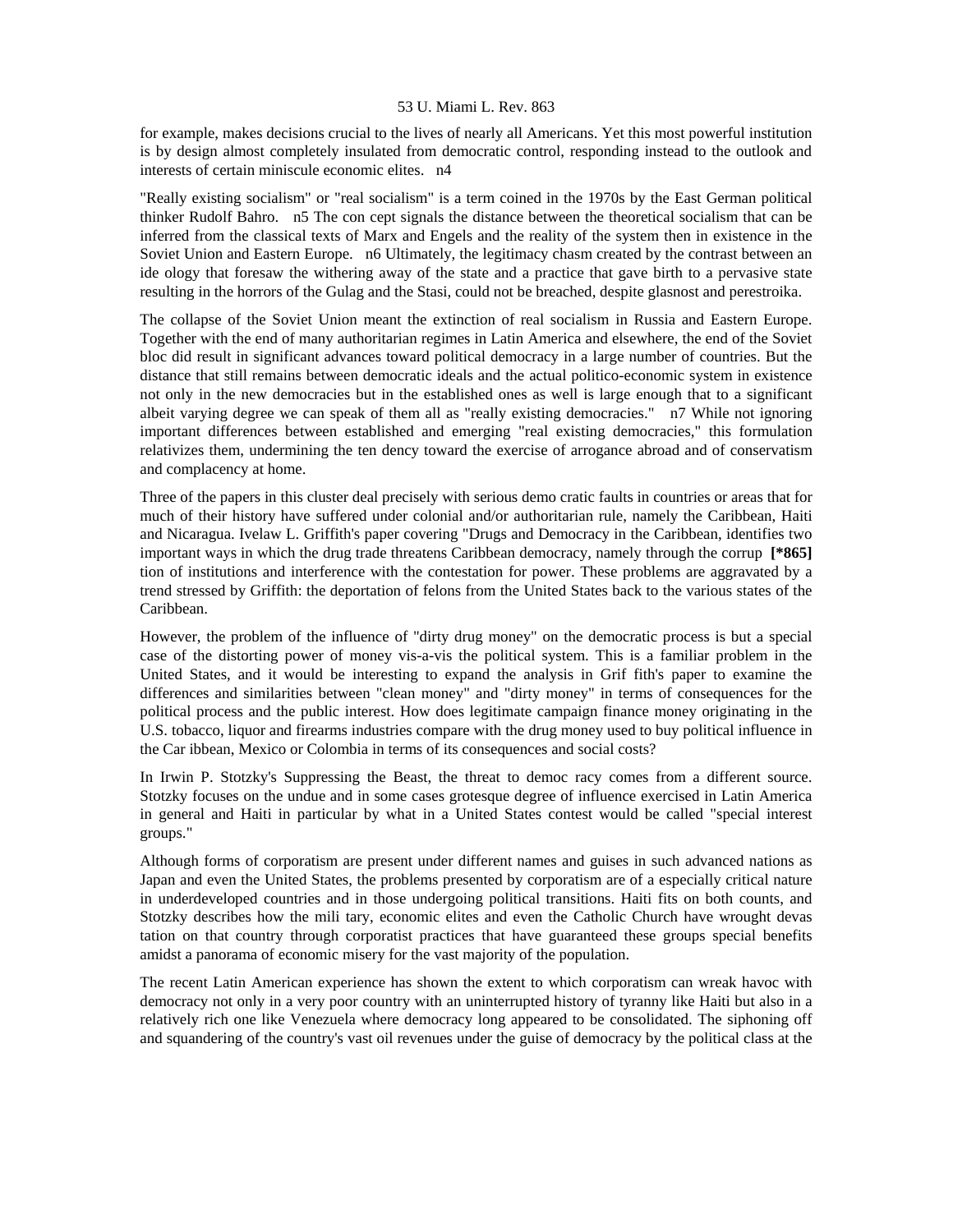same time that the majority continued to live in poverty led the Ven ezuelan people to elect a candidate pledged to dismantle the country's political institutions.

Mario Martinez's contribution reads like a Nicaraguan case study in support of Michels "iron law of oligarchy" n8 as well an extension of **[\*866]** Stotzky's analysis of corporatism to that Central American country. The concentration of property in Nicaragua under Somoza was notorious. More disheartening is the ultimate failure of the Sandinistas to perma nently transform the situation. By insisting on state ownership of agri cultural property rather than distributing titles to the peasants and by neglecting to create solid juridical bases for revolutionary measures, the Sandinistas ironically made it easier for property to be restored to the original owners when conservative forces regained power. That also made it possible for some Sandinistas to become part of the new eco nomic elite in post-Sandinista Nicaragua, which also included members of the traditional elite but especially new players associated with the governments of Violeta Chamorro and Arnoldo Aleman.

The Nicaraguan case described by Martinez is yet one more instance of the failure of 20[su'th'] century revolutionary elites to permanently transcend hierarchies of privilege and a case study of the persistence of corporatist tendencies. Although one could hardly have expected a dem ocratic miracle in a Sandinista Nicaragua besieged by U.S. backed counterrevolutionaries, the fact that remains that authoritarian tendencies within the FSLN were strong quite apart from the war and U.S. interven tion. With the coming to power of successive conservative administra tions pledging a "return to democracy" some aspects of "really existing democracy" have been consolidated while poverty and economic ine quality have only increased. Democracy in Nicaragua remains a distant horizon.

Julie Mertus compares "civil society transplants" and the work of "foreign intervenors" in Eastern Europe and Latin America. The paper discusses "the template for foreign intervenors today in Eastern Europe and then suggests ways in which ... the work of foreign intervenors in Latin America differs." She states that "the main differences are informed by the nature of the relationship of dominant world powers to prior regimes, in particular the legacy of colonialism in Latin America as opposed to the afterstate of Cold War politics in Eastern Europe." A critique of the liberal and positivist assumptions deployed by foreign intervenors attempting to remake Eastern Europe on the model of West ern democracies is a central feature of the paper.

The comparison is provocative but several observations need to be made immediately. The concept of foreign intervenor is broad enough to admit very different types of interlopers with competing agendas rather than one group with a single template. This is especially true in Latin America, where U.S. progressive activists have sometimes lost their lives at the hands of counterrevolutionaries trained by American military experts just across the border.

 **[\*867]** Moreover, in Latin America the template has not remained the same over time, with CIA experts on counterinsurgency and interroga tion methods lately being replaced by experts on civil society and priva tization. As civilian governments replaced military dictators, the U.S. agenda changed from propping up regimes that were merely authorita rian (i.e., right-wing) in order to prevent totalitarian (i.e., left-wing) rev olutions to schemes for supporting the consolidation of really existing democracy in Latin America.

Mertus describes the clash between Western intervenors' notion of civil society and that of "politics of antipolitics" dissident groups in Eastern Europe. She asserts such groups, which aspire to an ethical civil society rather than one that merely reflects a clash of interests, pose a danger to the intervenors' reform agenda. She adds that such "anti-poli tics" groups have been much more prevalent in Eastern Europe than in Latin America. However, the clash between intervenors and "anti-poli tics" groups in Eastern Europe is at the core a disagreement about whether democracy is merely procedural or also substantive, in effect an argument about the adequacy of really existing democracy. That argu ment has its counterpart in Latin America, where surveys consistently show citizens view equality as an integral element of democracy, much to the chagrin of advocates of neoliberal policies.